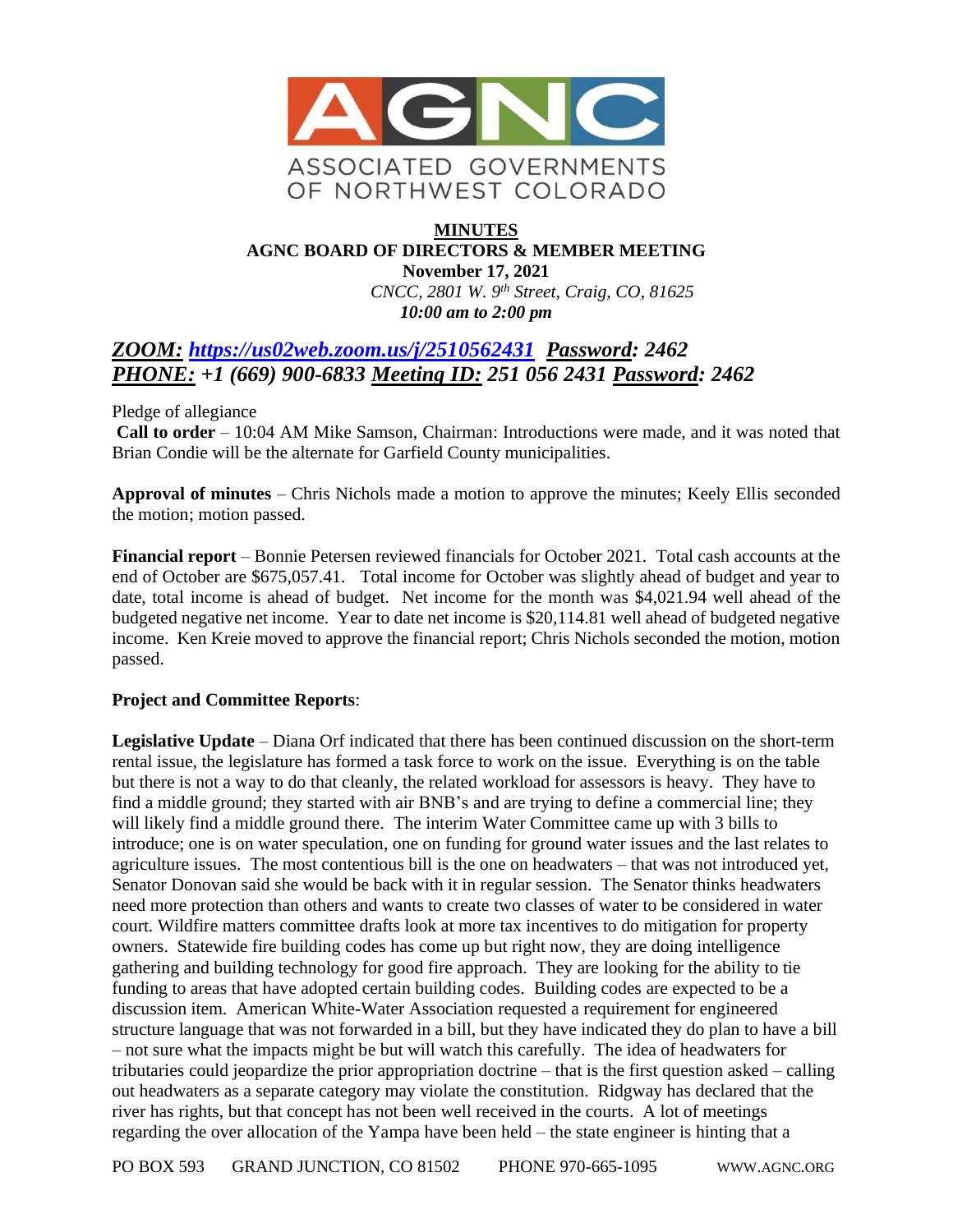January or February date is likely to happen. They have been talking about grandfathering existing uses. Anything new will require augmentation and will go through the process. Redistricting is done – maps were approved by the Supreme Court on Monday. Governor's budget is out – he has not made formal presentation. JBC will hear from state departments about budgets. Rankin asked about wolf costs and water projects. \$30 million set aside included for childcare availability also discussion about state money to provide funding for matching homeless projects. Some targeted areas for infrastructure have been suggested as more of an overview - real details will be in departmental budgets. The November legislative report is included as attachment B at the end of these minutes.

**Area Agency on Aging Overview –** Heather Jones**,** NW CO AAoA Director**.** Provided an overview of what AAoA is and what their organization does. The organization exists to provide services for older adults, low-income and minority citizens. AAoA operates on about a \$2.5 million budget – when established in 1974, funding was \$34,000. Contracted services include Aging and disability resources of Colorado (ADRC); adult day care; evidence-based health promotion programs and screenings; nutrition programs – dining sites and home delivered meals; and legal services. There are 21 meal sites in the region; most are re-opened now for on-site dining, or alternative grab and go options. AAoA also supports the long-term care ombudsman program that checks on the quality of long-term facility care for seniors. The organization also offers reassurance through life alert button vouchers; senior centers, state health insurance program (SHIP), transportation and vouchers for dental, emergency assistance, hearing aids, respite, lifeline, glasses, homemaking. SHIP open enrollment for Medicare participants help educate seniors on changes in Medicare they may need to know about. AAoA contracts for transportation to doctor appointments, grocery stores, and other needs as appropriate. A new item for 2021 is technology support providing iPads in senior centers/low-income housing for telehealth, grocery ordering, and/or family connections. Technology funding has been provided through COVID relief funds. The organization partnered with "get set up" who can teach seniors about how to use their computers and various programs. NWCO AAoA serves around 4,000 seniors across the region; there are about 63,000 seniors in the region now. Seems like 75% of deaths related to COVID are seniors. Veterans ADRC run veteran program allotted funds to pay those caregivers.

Update SB290 passed last year – application released due by Dec. 20 reached out to providers CO  $2<sup>nd</sup>$ or  $3<sup>rd</sup>$  aging stage in US. Healthcare shortage in home care agencies – assisted living have been looking for supplemental assistance with traveling personnel and national guard to aid facilities. Meals on Wheels has outgrown its kitchen and has partnered with the food bank to expand the program. AAoA received vaccination funds that can be used to help with boosters. They will do outreach to get information about vaccination opportunities out. They may receive carry over funds this month or next month including ARPA funds. State Unit on Aging audited the NWCO program Oct. 19<sup>th</sup> and found it to be in full compliance. AAA monthly update is included as attachment A at the end of these minutes.

**CCI Update and Plans for 2022 –** Gini Pingenot, CCI Legislative Director provided an update on the CCI legislative priorities for 2022. There are 8 legislative priorities for this year; priorities are determined by asking members which bills they would like CCI to run in the upcoming session. The bills for 2022 include:

County Authority to Dissolve a Special District – there are lots of ways to dissolve a SD board, DOLA and municipalities can, but a county cannot – members think it is an oversight. Reason a district might be dissolved may include the fact that services offered may be no longer needed – another entity has taken over, etc. – this bill would correct that.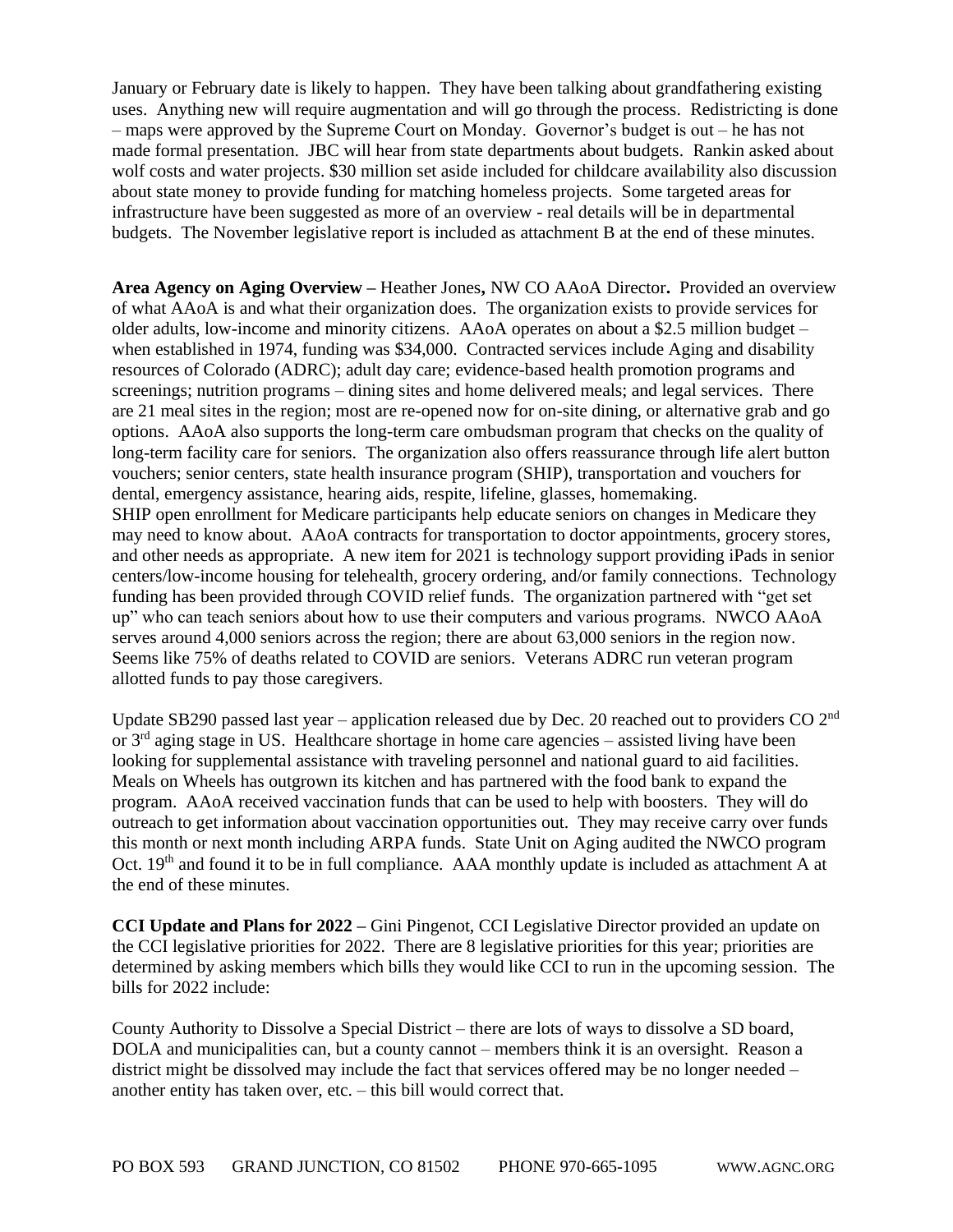County Authority to Remove Cemetery District Board members for cause – think fraudulent activity or something preventing completion of duties. CCI is working with the special district association on both bills.

Allow counties to designate roadways as wintertime cross country ski access. Counties have the ability to do this for snowmobiles when plowing will not take place – the bill adds skiing.

Property Tax Exemption for leasing property to a non-profit childcare provider. During the pandemic communities lost childcare providers meaning working moms left jobs to care for children. The bill will allow commercial landlords to have non-profit childcare use property and to claim a tax exemption. It is hoped that the statue may help some high-cost communities to open commercial real estate for non-profit childcare.

Expansion of allowable uses of county lodging excise tax – counties are allowed to add excise taxes for lodging – statute states they can only use the revenue for marketing and advertising. Visitor experience has changed recently, and local governments are looking at lack of housing, childcare, etc. and would like to support these other issues in the name of tourism. Commissioners not interested in changing amount of funding for general county expenses; they want to address visitor experience. Tightening up Local Marketing District fund usage is all predicated on favorable approval of voters.

Kinship Placement in Child Welfare arena – a federal bill passed in 2018 to allow for placement with relatives. Priority number one in such cases is to keep kids safe and in familiar settings; it is time to take a look at state statute and make sure we are not closing the door on kin.

Protect personal information – code enforcers/compliance officers. Bill builds on trying to provide some ability for county staff who may be feeling threatened to protect personal information by requesting that it come off the internet. A similar law was passed to protect child welfare workers a couple of years ago – last year a bill did the same for public health workers. This year CCI is working on code enforcers – building code, land use. It is up to employee to determine if that is needed, it is not a blanket provision. It will be important to make it clear to workers that if information is removed it could create issues related to items like loan applications, etc. Betsy Bair noted that the Colorado health Association is looking at doing the same thing for health care workers; they are seeing a lot of concern in the health care space.

Protect historic ponds for fire fighting purposes. Existing provision allows wells to be used for firefighting and can be used to put the fire out. Counties want to do the same thing with ponds – the bill is not intended to protect a pond that somebody just wants to protect. There will be an assessment regarding which ponds need to be designated – will be really narrow, tight parameters. Consideration of water right holders for those ponds will be required and there will be an expectation that there is augmentation; when bill is drafted, it will specify guardrails and expectation for replacing water.

**Tri-State Update –** Drew Kramer introduced Tim Osborn, Craig Station Plant Manager. He provided an overview of stats for the plant. Units 1 and 2 are fully available, unit 3 work is being done – overall the station has been 88% available. Actual utilization is down it is not used as much with the injection of renewables etc. on the grid. They have about 80 days of coal in the stockpile. Tri-State consolidated all 3 units into one operating permit, an effort that has taken a number of years. There are no scheduled outages on unit 2 in 2022, the next one is a 6-week outage in 2023 – that will be the last major outage for the remaining station lifespan.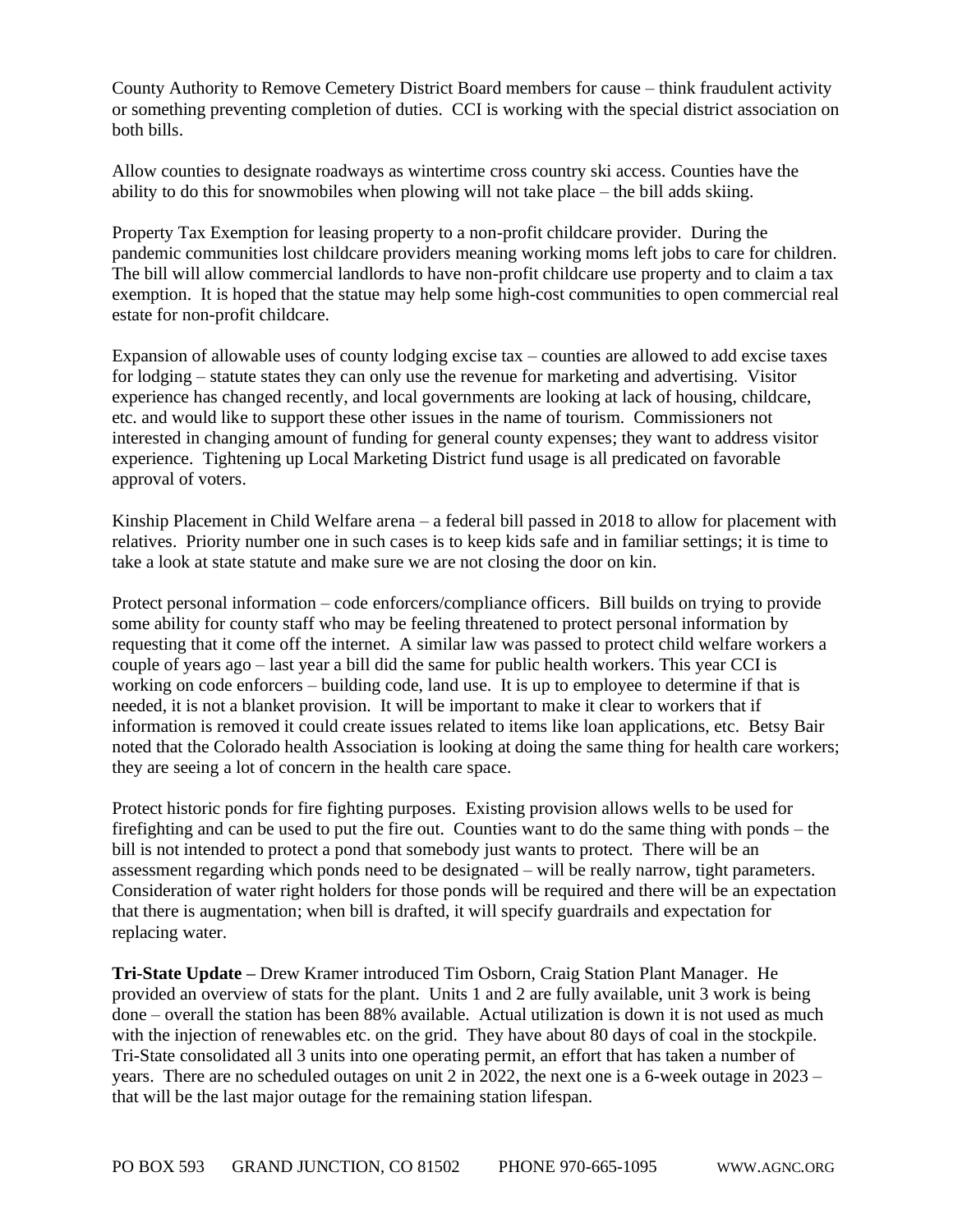Drew talked about the Craig energy center concept noting that there is not a lot of detail for the concept yet. General idea of re-purposing the station takes into consideration that Tri-State has land, workforce, a supportive community, facility, etc. The CEO announced at their annual meeting that they are talking to the state about creating an energy center – the state is supportive. DOE issued an RFI for facilities to do hydrogen demonstration projects. There are a lot of uses for hydrogen – one is electric generation. They applied to DOE – got a lot of letters of support and hope a funding opportunity announcement might follow. When they learned about the regional BBB grant application, Tri-State was interested in applying for that to launch this center. AGNC and Region 10 allowed the addition of the concept to the regional proposal. Thanks to all who worked on the application for the proposal. Nuclear and coal gasification not being looked at now but don't think it is off the table.

Lisa Tiffin provided an overview of the Tri-State Electric Resource Plan (ERP) for Colorado submitted to the PUC. Small nuclear and coal gasification comes up and they are working with data resources to determine what makes sense. An overview of the Colorado ERP was provided. In 2019 three bills impacted Tri-State – the reduction of GHG emissions was passed via HB19-1261; and SB19-236 required submission of ERP by wholesale electric cooperatives.

The process started in spring of 2020; first regulatory filing was made December 2020 with eight alternates. In June, the PUC required five consensus scenarios – needed one scenario to represent Tri-State member system – that was filed in September this year. The plan is in hearings now. DMEA is an intervenor in the process and Wyoming members have been active in the process.

There are stakeholder Scenarios – 1-5. All scenarios are unattainable as they require early closure. Correct assumptions show that 12-31-29 is the right date. The Revised Preferred Plan – indicates that unit 1 would close in 2026, unit 2 after that and unit 3 at the end of 2029. Going forward, it will take more work to achieve efficiencies after capitalizing on low hanging fruit. Plan needs to be driven from a point of reality. Scenarios have very different revenue requirements and impact on rates. Timing of decisions can have a big impact on communities.

#### Key issues:

Affordability and reliability. Environmental Responsibility. Resource Acquisition Period – Phase II Acquisitions.

Member load uncertainty annual forecast used is 2020 forecast – 2021 is lower. Partial Requirements contracts reduce 203 MW of Demand - FERC proceeding is creating unknowns for Tri-State as it determines contract termination payments for member exits. Additional uncertainties relate to beneficial electrification statewide initiatives mandating electric vehicles – gas compression, etc.

The Resource Acquisition Period of 2021 to 2030 was assigned to Tri-State, the company did not get to choose. They will likely have to file a waiver to allow time for technologies to advance in order to meet the requirements.

Next Steps include a series of timelines leading to a hearing January 31 to February 7, 2022, followed by an anticipated ALJ/Commission decision in May 2022.

Key Points of the Tri-State plan are to:

- Retain Craig 3 to announced retirement date for reliability and affordability,
- Model reasonable, achievable levels of energy efficiency,
- Allow organized markets to evolve for the successful integration of intermittent resources,
- Restrict RAP to primarily 2025/some 2026,

PO BOX 593 GRAND JUNCTION, CO 81502 PHONE 970-665-1095 WWW.AGNC.ORG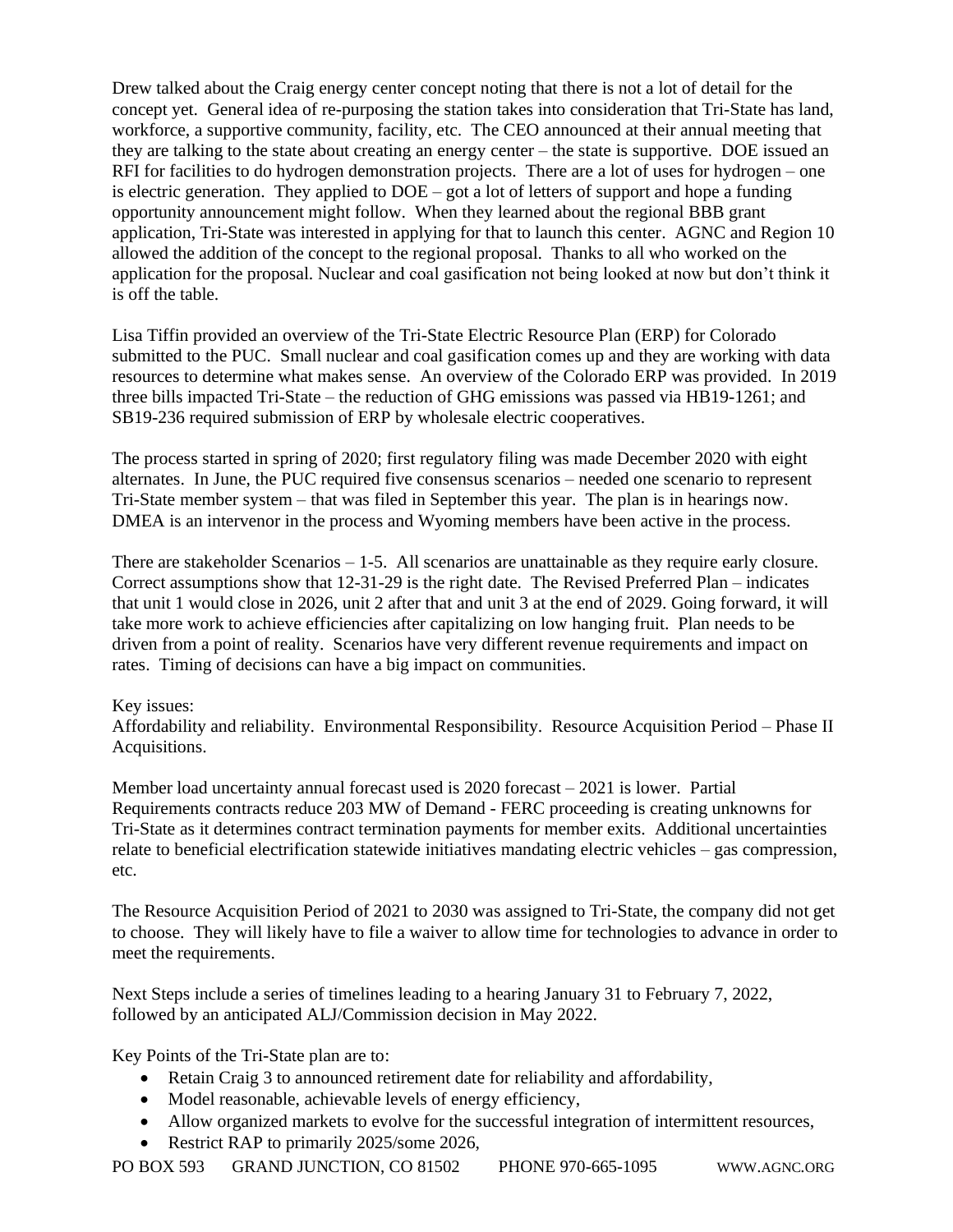• Support CoPUC approval of Tri-State's revised Preferred Plan for ERP.

**Federal Delegate Updates – Sarah McCarthy provided an** update from Senator Hickenlooper's office. The infrastructure package signed into law on Monday, it is the largest investment in infrastructure since the new deal. Senator Hickenlooper was on a smaller committee working through language on the Broadband portion of the bill making sure rural communities were put first and foremost. Every state will receive \$100 million which will provide high speed access and lower cost. Other funding will be made available through grants to the states. Roads and bridges – Colorado ranked a C- grade on road and bridge infrastructure; we have 481 bridges and over 600 miles of highway classified as poor. The bill will bring in \$1.3 billion for roads and additional funding for bridges as well. Transit and EV charging are included in the bill, and it will also help with electric vehicle charging infrastructure. \$8.3 billion was allocated for water infrastructure nationally with a focus on drought forestry, dams, new surface, and groundwater storage. Both Senators wrote a letter in the spring highlighting the need for western water structures. Most will go to the states some through federal agencies and funds will be sent through grants, etc. Vehicle charging network may take a year or so to get all the rules set out. Could take several months to get money distributed. Other updates Senator is leading on a bill to extend upper Colorado and San Juan Basin fish recovery programs. The bill helps to coordinate programs on the rivers; ESA compliance for water projects.

Hilary Henry and Matt Kireker from Senator Bennet's office provided an update noting that the Senator's Bridge Act language was included in the infrastructure language. Money will flow through CDOT primarily for transportation. The water funding provided for storage will be huge. Money will be managed through the Bureau of Reclamation and access will be through CDPHE for local governments. Forest restoration received \$225 million and includes an extension of secure rural schools' program. NDAA is keeping space command in Colorado. Academy nomination process is underway, Senator Bennet is working with Senator Hickenlooper through the process, and they want to put a spotlight on the West Slope to support students in this process.

## **Administrative Update - Bonnie Petersen**

- ➢ The 2022 Meeting Schedule was provided for reference to members and attendees.
- $\geq 2022$  Leadership transition Per direction from the AGNC Executive Committee, Bonnie informed all in attendance that she plans to retire in 2022. The Executive Committee has directed that the job description be distributed in early 2022 so search for a candidate can be conducted.

**New Business –** *Next meeting February 23, 2022, Garfield County Administration Building, Community Room, 195 W. 14th Street, Rifle, CO 81650*

#### **Adjournment – meeting was adjourned at 2:08 pm.**

#### **Attendance:**

Mike Samson, Garfield County Gary Moyer, Rio Blanco County Cody Davis, Mesa County Commissioner Chris Nichols, City of Craig Melody Villard, Moffat County Commissioner Dianna Orf, Orf & Orf, P.C. John Bristol, Steamboat Springs Chamber of Commerce Ken Kreie, Town of Fruita **Jeff Comstock, Moffat County** Bill Carlson, Town of Palisade Christina Oxley, Colorado Workforce

PO BOX 593 GRAND JUNCTION, CO 81502 PHONE 970-665-1095 WWW.AGNC.ORG Brian Condie, City of Rifle Karl Paulson, CWF Heather Jones, AAoA Tiffany Pehl, AGNC

Richard Orf, Orf & Orf, P.C.

Commission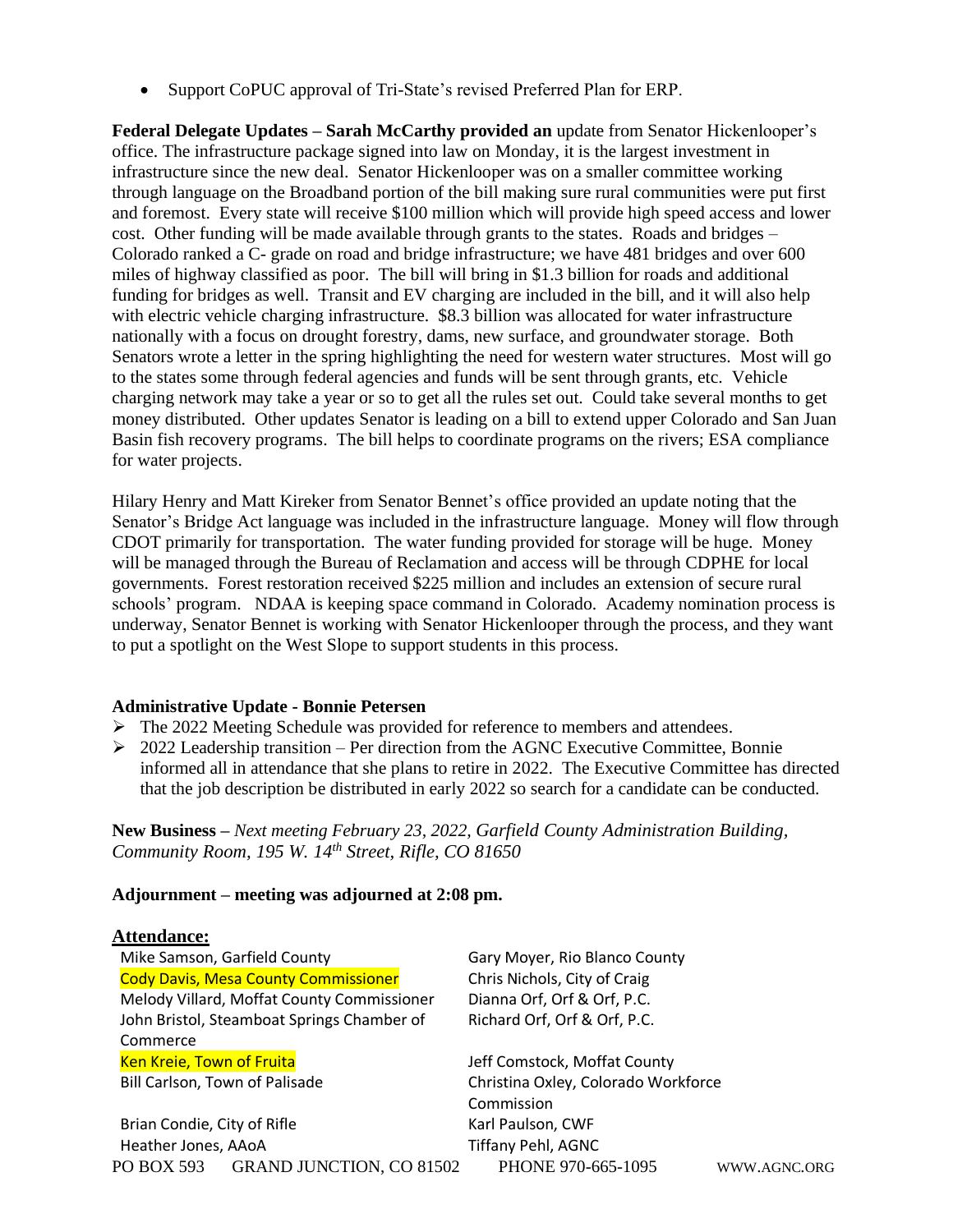Margie Joy, CHFA Bonnie Petersen, AGNC Erin McCuskey, NWCOSBDC Regional Director Eddie Smercina, Rio Blanco County Natural

Grady Hazelton, Town of New Castle **Adam Massey** Dana Hlavac, DOLA **Peter Brixius, Town of Craig** Carolyn Tucker, CWF Turner Carolyn Tucker, CWF Ray Beck, Moffat County Matthew Kireker, Senator Bennet's Office Jennifer Holloway, Craig Chamber Tyler Kelly, Rifle Regional EDC Lisa Jones, President, CNCC Tom Kleinschnitz, Moffat County Tourism Perry Will, State Representative

Sarah Ruen Blanchard

Resource Director

Keely Ellis, Town of Rangely/CNCC Shannon Scott, Craig Economic Development

Kat Papenbrock, OEDIT **Drew Kramer, Tri-State G&T** 

Betsy Bair, Community Hospital Sarah McCarthy, Senator Hickenlooper's Ofc.

Tim Osborn, Tri-State G&T Hilary Henry, Senator Bennet's Ofc.

Gini Pingenot, CCI Lisa Tiffin, Tri-State G&T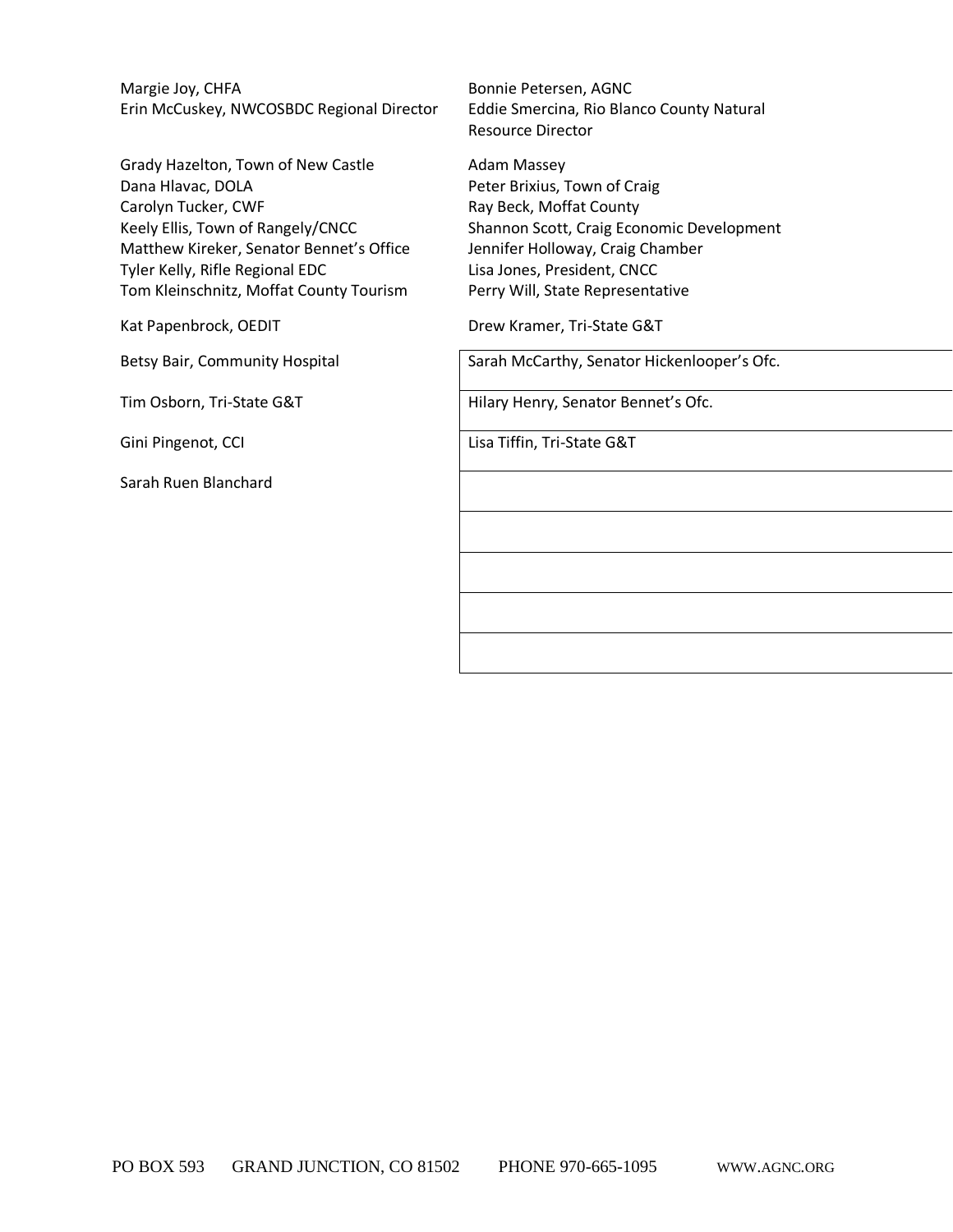## ATTACHMENT A



Updates from AAA 11/17/2021:

• SB290- The Colorado Department of Human Services (CDHS) has released the request for applications for the \$15 million grant. Providers have until 11/26/2021 to submit proposals to AAA. The AAA will then work on combining proposals and submit to CDHS by the deadline of 12/20/2021

• The AAA received COVID-19 vaccination funds of \$38,878. Region 11 and a couple of AAAs across the state will be working with a marketing group to do outreach and education on COVID vaccines and Boosters. The marketing group will use social media, radio, and newspapers for marketing.

• The State Unit on Aging is still stating that we will receive our federal carryover funds and ARPA funds shortly.

• A couple of our nutrition providers (Mesa & Rio Blanco) have recently started a nutrition education program called Text2LiveHealthy. It is a free text program offered by the State Unit on Aging. It provides resources and tips for older adults and their caregivers to engage in a healthy lifestyle. It also connects subscribers with information about local wellness-related events. The information is available in both English and Spanish.

• Nutrition providers in Garfield County have been getting together and discussing how to best meet the nutritional needs of older adults across the county.

• Region 11 local ombudsman program is in compliance with the standards of the Long-Term Care Ombudsman Program.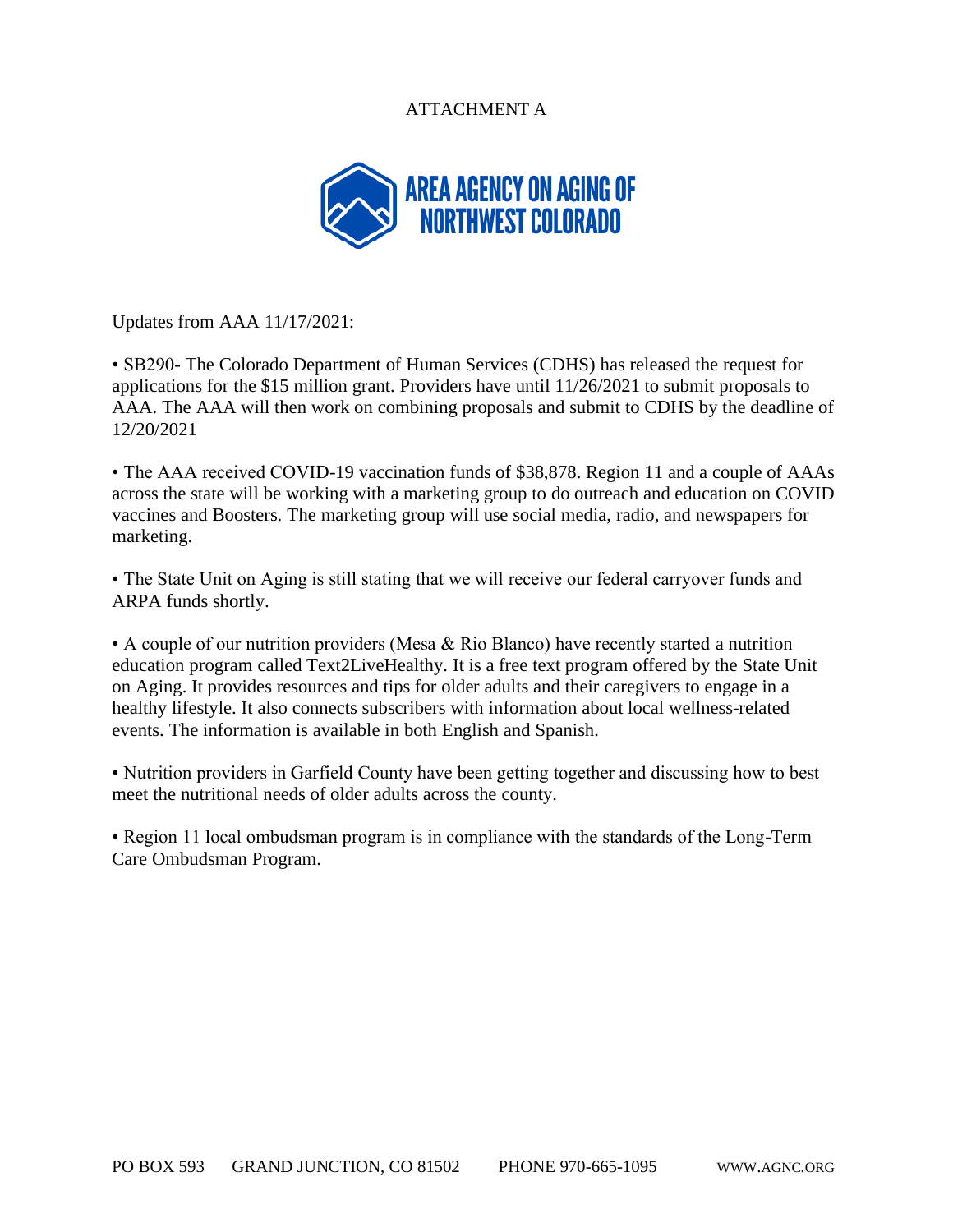## ATTACHMENT B



## **Associated Governments of Northwest Colorado (AGNC) Government Affairs Report November 17, 2021**

## Legislative Interim bills

The legislative interim committees have completed their work with three bills recommended by the Water Resources Review Committee and five bills recommended by the Wildfire Matters Review Committee all approved for introduction in the regular session. Issues addressed by the Water committee included water speculation, funding for groundwater issues in the Republican and Rio Grande Basins and adding agriculture issues to the Water committee going forward. The Wildfire bills

Among bills not requested for consideration is an effort by American Whitewater to remove the requirement for an engineered structure to claim an in-channel recreational diversion rights (RICD). The concept and rationale for legislation was presented to the Water Resources Revies Committee in September, but representatives of the group indicated at the time that they were not proposing a bill. However a September 28 article in the Colorado Sun suggested that they would move forward [https://coloradosun.com/2021/09/28/recreational-in-channel-diversion-ricd-water](https://coloradosun.com/2021/09/28/recreational-in-channel-diversion-ricd-water-rights-colorado/?mc_cid=37e897aff3&mc_eid=199fd66a81&fbclid=IwAR3N16_qVpebs279qi7WPhecDhGlA-6D5U2b26eIFakHftLR1opnPHZPSCQ)[rights-](https://coloradosun.com/2021/09/28/recreational-in-channel-diversion-ricd-water-rights-colorado/?mc_cid=37e897aff3&mc_eid=199fd66a81&fbclid=IwAR3N16_qVpebs279qi7WPhecDhGlA-6D5U2b26eIFakHftLR1opnPHZPSCQ)

[colorado/?mc\\_cid=37e897aff3&mc\\_eid=199fd66a81&fbclid=IwAR3N16\\_qVpebs279qi7WPhec](https://coloradosun.com/2021/09/28/recreational-in-channel-diversion-ricd-water-rights-colorado/?mc_cid=37e897aff3&mc_eid=199fd66a81&fbclid=IwAR3N16_qVpebs279qi7WPhecDhGlA-6D5U2b26eIFakHftLR1opnPHZPSCQ) [DhGlA-6D5U2b26eIFakHftLR1opnPHZPSCQ](https://coloradosun.com/2021/09/28/recreational-in-channel-diversion-ricd-water-rights-colorado/?mc_cid=37e897aff3&mc_eid=199fd66a81&fbclid=IwAR3N16_qVpebs279qi7WPhecDhGlA-6D5U2b26eIFakHftLR1opnPHZPSCQ) and a quick review of the organization's Facebook page also states that they are "working to expand the ability for communities to files those water rights, because as we all know, you don't need a whitewater park foe a quality whitewater recreation experience, you just need the right water levels." When questioned by interim committee members, the group stated that "this is not a water grab" while acknowledging that some might perceive it as such. The overwhelming question, however, for a guaranteed

flow in drought years, "where will the water come from?" Committee members posed that question.

Statewide Ballot Measures All three statewide ballot measure addressing tax issues were defeated.

## Legislative Redistricting Affecting NW Colorado

On November 15th Colorado Supreme Court approved the final maps submitted for legislative redistricting, putting Moffat, Rio Blanco, Routt, Jackson, Grand, Eagle, part of Garfield, Clear Creek, and Gilpin counties into Senate District 8.

Part of Garfield, Pitkin, part of Delta, Gunnison, part of Montrose, and Hinsdale counties are now in Senate district 5. The remaining portion of Montrose County is in Senate district 6. On the House side, Moffat, Routt, Rio Blanco, and most of Eagle County lie in House District 26.

District 57 includes Garfield, Pitkin, and a corner of Eagle County.

District 58 now includes Montrose, Part of Delta, Ouray, San Miguel, Hinsdale, Dolores, and part of Montezuma County.

The Governor's Budget Request listing his priorities for spending was sent to the Joint Budget Committee on November 1. He was scheduled to make a presentation concerning an overview of his request on November 15, but instead scheduled a trip to the White House for signing of the infrastructure bill.